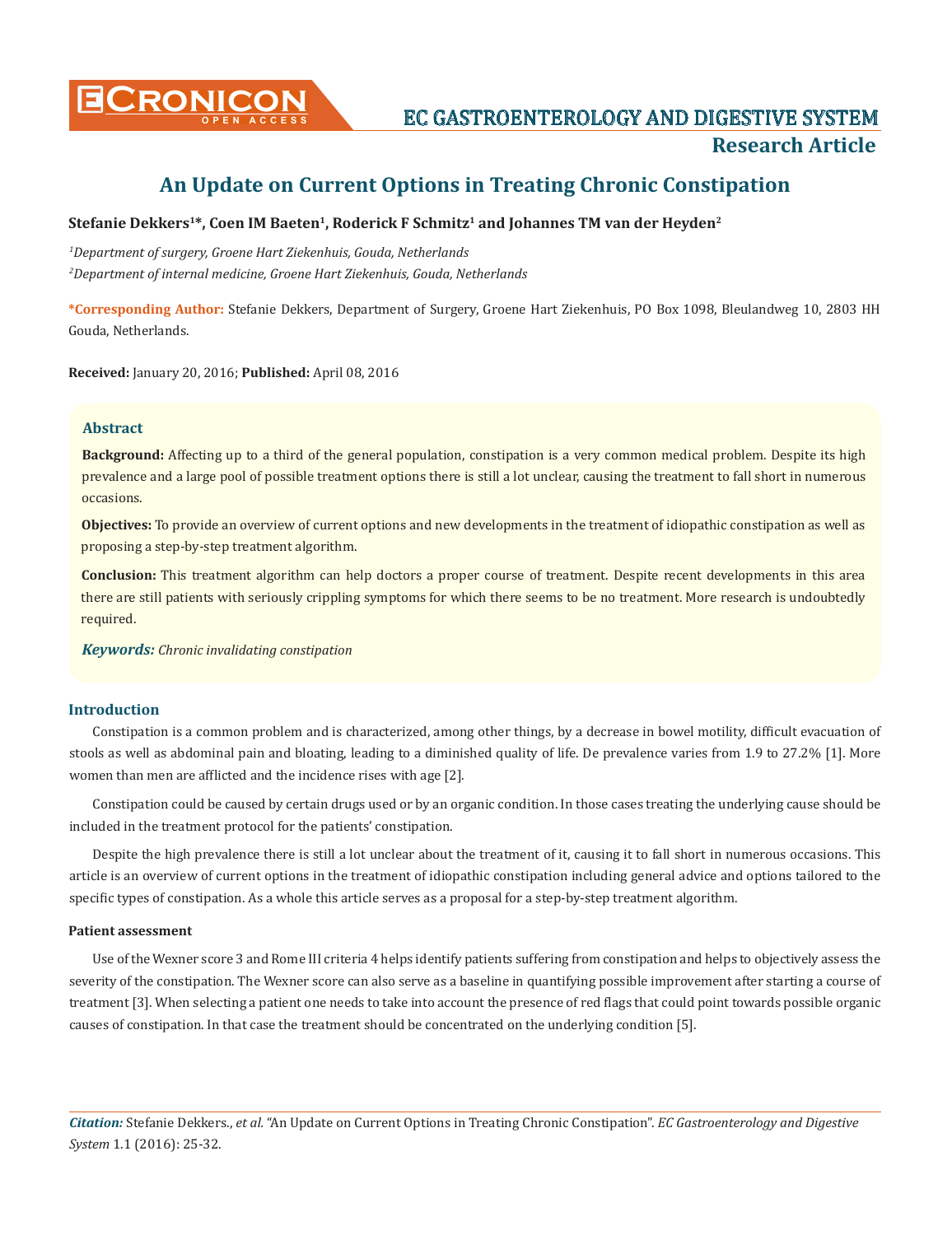#### **Treatment algorithm and overview of the currently available therapies**

The proposed treatment algorithm is a multistep plan to ensure patient-specific minimal therapy with a sufficient result. (see flowchart) No difference is made between slow or normal transit constipation since the type is often difficult to determine in individual patients and the same treatment protocol can still apply.

**Step 1:** Recognition and education. It is paramount to adequately recognize patients that suffer from chronic constipation, simultaneously identifying possible organic or secondary causes of constipation.

In case of idiopathic constipation, patients need to be educated on the variability of bowel function in regular individuals and the production of stool from food, as well as the mechanism of normal defecation. They need to understand that defecation is a simple and natural process that happens spontaneously and is seriously impaired when forced. It is generally accepted that the gastro-colic reflex can aid defecation and is more pronounced after a meal. Patients are therefore advised to attempt to defecate at least once a day after a meal in a calm fashion, during a maximum of 30 minutes and preferably in the morning since the gastro-colic reflex seem maximal that time of day. Furthermore 30 minutes of exercise each day, for example taking a brisk walk, seems to stimulate the passing of stool. A thorough clinical examination might identify patients with paroxismal puborectal contractions leading to dysfunctional defecation; instead of releasing tension in their pelvic floor, they increase it, thereby retaining stool instead of passing it. Upon diagnosis of pelvic floor dyssynergia, these patients should be referred to a physiotherapist since they could benefit from biofeedback training [6,7]. This treatment causes a clinically proven improvement of defecation difficulties in patients with isolated pelvic floor dyssynergia [8,9]. In some patients though, simple reassurance with muscle training is potentially equally effective [10]. Treatment with botuline toxin type-A injections in the puborectal muscles has also been described to relieve symptoms in these patients, although there is only limited experience with this technique [11].

| <b>Medication</b>                                                                                   | <b>Neurogenic conditions</b>  | Non-neurogenic conditions    |
|-----------------------------------------------------------------------------------------------------|-------------------------------|------------------------------|
| Analgetics                                                                                          | Peripheral                    | Hypothyroidism               |
| Anticholinergics                                                                                    | Diabetes Mellitus             | Hypokalemia                  |
| Nerve-affecting products<br>(e.g. opiates)<br>Cation-containing products<br>(e.g. iron supplements) | Autonomous neuropathie        | Anorexia nervosa             |
|                                                                                                     | Hirschprung disease           | Pregnancy                    |
|                                                                                                     | Chagas disease                | Panhypopituïtarism           |
|                                                                                                     | Intestinal pseudo-obstruction | Systemic sclerosis           |
|                                                                                                     | <b>Central</b>                | Myotonic dystrofy            |
|                                                                                                     | Multiple sclerosis            | Malignancy                   |
|                                                                                                     | Spinal cord injury            | Rectum prolaps               |
|                                                                                                     | Parkinsons disease            | Intussusception              |
|                                                                                                     |                               | Rectocele Outlet obstruction |
|                                                                                                     |                               |                              |

*Table 1: Examples of possible organic causes of constipation that require specific treatment to improve symptoms of constipation.*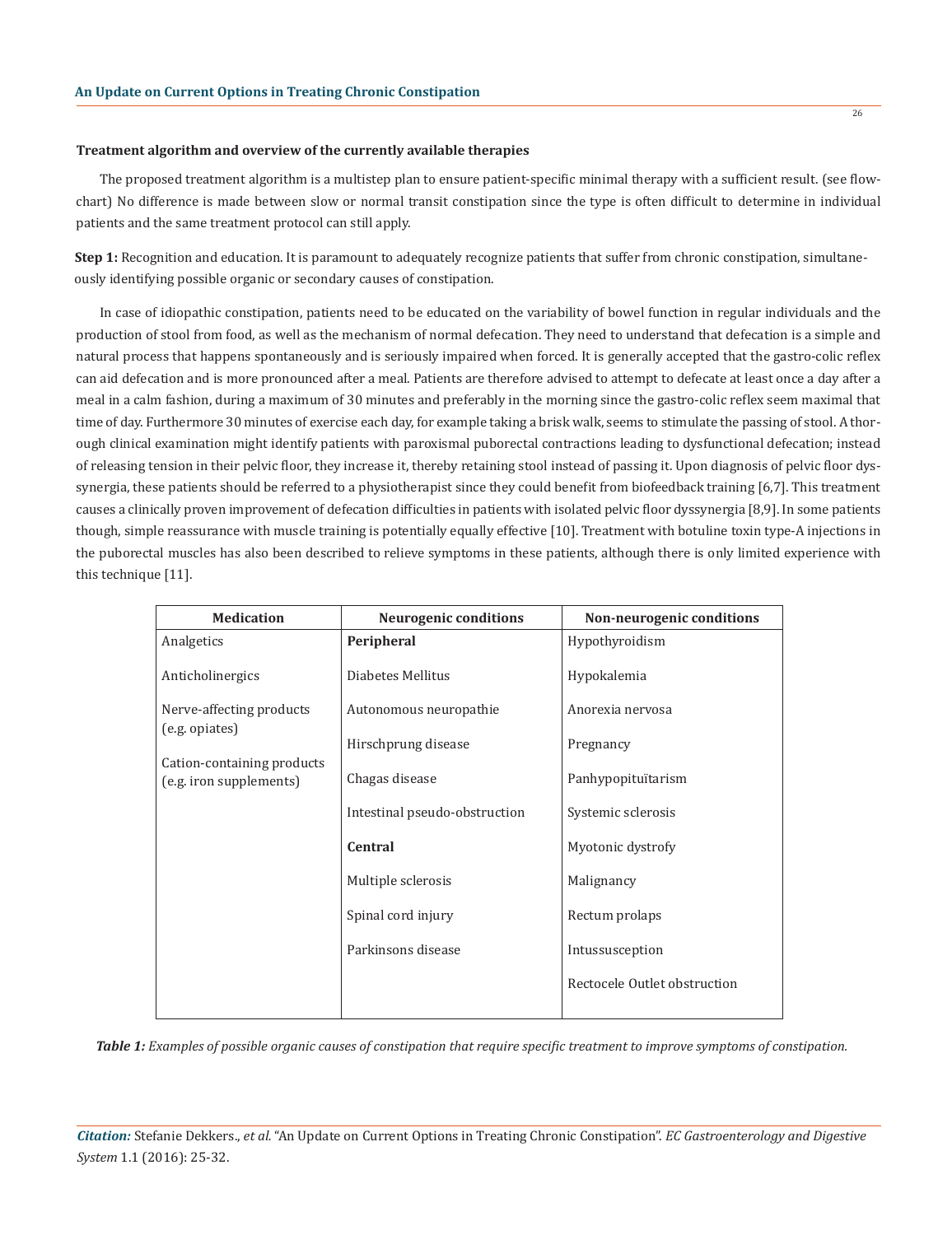

*Figure 1: Flowchart summarising the proposal of a step-by-step treatment protocol for chronic constipation.*

*\*If defecatory dysfunction contributes to the constipation problem in an obvious or subclinical way than measures specific to this problem need to be explored such as biofeedback training or suppositories*

*°Surgery appropriate for the diagnosed underlying causative condition*

**Step 2:** Dietary measures, bulk forming laxatives and suppositories A fibre intake of on average 30-40grams a day leads to an improved stool consistency and frequency of defecation. Fibers can be found in a variety of products such as multigrain bread, muesli, potatoes and pulse.

It can also be ingested as a supplement in the form of bulk forming laxatives [6]. They contain psyllium (e.g. metamucil) or methylcellulose (e.g. citrucel). There is a lot of evidence based experience with these products [12]. Especially patients with a normal colonic transit time seem to experience their benefit; in patients with a slow colonic transit time, an increased fibre portion could lead to more bloating, requiring a slow build-up of the fibre intake.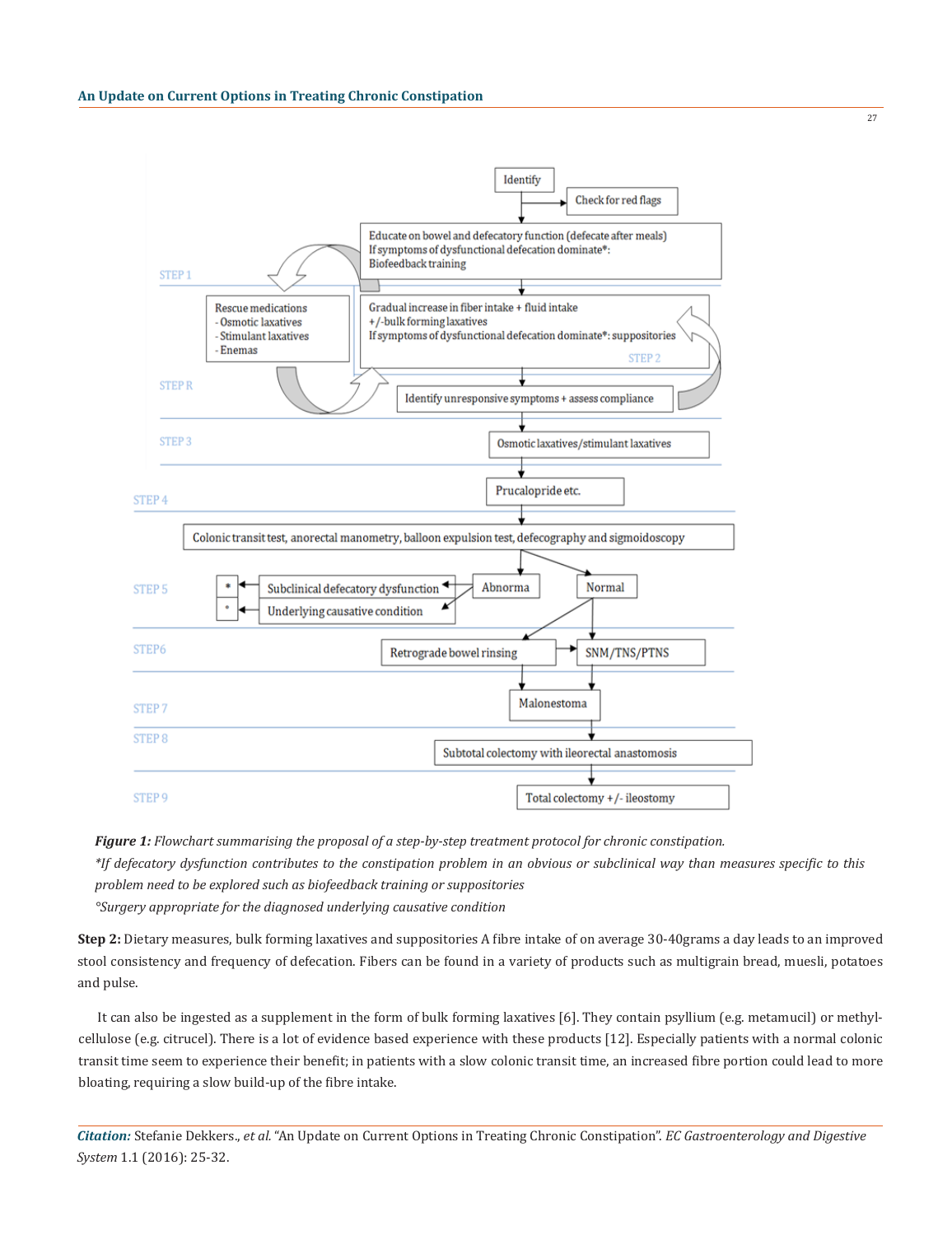In case of pelvic floor dyssynergia, suppositories (e.g. bisacodyl supp, glycerine supp) can facilitate defecation. They can be used for a prolonged time without any evidence of dependency [5].

Although a lot of conflicting evidence exists, it is empirically accepted to advice patients to drink at least 1½ - 2½ liters of fluid/24h in addition to an increase in fiber intake.

These measures lead to an increase in water contents of the stool resulting in a higher defecation frequency and better consistency. They give the patient a certain autonomy where they can apply minimal changes to their treatment in an aim to achieve stool similar to the number 4 in the Bristol Stool scale [13]. (See table 2)

#### **Step R- Rescue medications**

Rescue medications can be used as quick and short-term solutions when patients have infrequent short-acting blaze-ups of symptoms. This includes a short course of osmotic laxatives, stimulant laxatives or an enema. It can be used in addition to step 2 and 3 medications to avoid a step-up in therapy.

Osmotic laxatives such as polyethylene glycol (e.g. macrogol), lactulose and magnesium citrate are effective in stimulating the defecation frequency as well as its consistency [12]. Stimulant laxatives such as bisacodyl and senna enhance the electrolyte transport in the intestinal mucosa and increase intestinal muscle activity.

When these blaze-ups are of a more long-acting nature, analysis is needed with regard to the individual symptoms of constipation as well as the compliance of the patient. Additional education can be necessary to guarantee the compliance of the patient for the recommended therapy with no additional need for a change in the maintenance medication. In case of persistent symptoms despite good patient compliance and the use of rescue medication, a step-up in the treatment is necessary.

#### **Step 3:** Osmotic or stimulant laxatives

This step-up would comprise adding osmotic or stimulant laxatives to the maintenance medication on a daily basis rather than using them for short periods of time as a rescue medication. Surfactants (e.g. surfak) could also be used in this step to provide relieve of symptoms by lowering the surface tension of stool facilitating the absorption of water. Yet there is still little known with regard to their effectiveness [12].

| No.1  | Separate hard lumps, like nuts                |
|-------|-----------------------------------------------|
| No. 2 | Sausage-shaped but lumpy                      |
| No. 3 | Like a sausage but with cracks in the surface |
| No. 4 | Like a smooth and soft sausage                |
| No. 5 | Soft blobs with clear-cut edges               |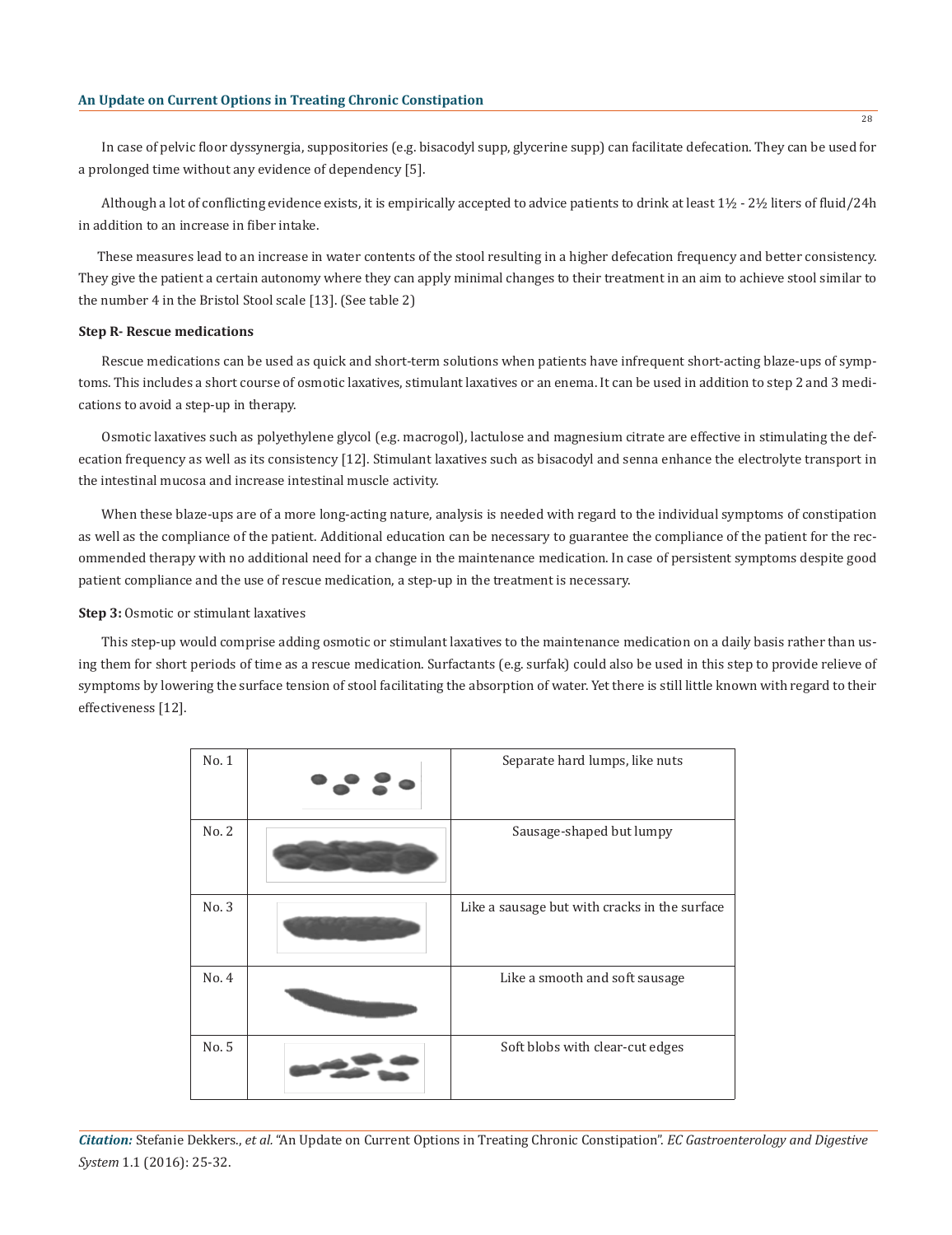

*Table 2: The Bristol Stool scale.*

#### **Step 4:** Prokinetics

Prucalopride, linaclotide and lubiprostone have their own unique way of influencing the functionality of the bowels. Prucalopride especially is suggested as second-line therapy for patients who don't respond to laxatives but the ultimate role of all these products in the field of chronic constipation treatment and their long-term risks and benefits are still inadequately known [17].

**Step 5:** Imaging when unsatisfactory results persist, further investigation can steer the choice of the next step in the treatment.

A colonic transit test, anorectal manometry and a balloon-expulsion test can identify patients with subclinical pelvic floor dyssynergia. In such cases these patients require therapy that concentrates on the pelvic floor specifically (see prior). A defecography and a sigmoidoscopy are in order at this point in the protocol as well to rule out underlying causative conditions such as an intussusception. Experience tells us that most people with a subclinical causative condition benefit well from the previously described treatment options. Therefore performing these diagnostic tests to identify which patients should follow this protocol would not alter their treatment and should be avoided. But when patients prove refractory to these treatment options, identification is required in order to choose the optimal surgical option for this patient. In case of a subclinical causative condition such as an intussusception this would mean a rectopexy. When pelvic floor dyssynergia and a subclinical causative condition are ruled out, patients should proceed to the next step.

**Step 6:** Retrograde bowel irrigation or nerve stimulation Retrograde (Trans anal) irrigation is a relatively easy and safe procedure that can be applied long-lastingly. It is most effective in patients with neurogenic dysfunction of the bowel but has also been successfully applied in patients with idiopathic constipation [18,19].

As an alternative a relatively new but upcoming technique called sacral nerve stimulation (SNM) was introduced in this field a couple of years ago. This minimally invasive surgical technique was first developed for urologic conditions but is now applied within the area of colorectal surgery to treat incontinence, constipation and functional anorectal pain too. An electrode is usually inserted in the third sacral foramen and powered by a stimulator. Stimulation causes changes in motility and functionality of the bowel in an as yet unknown fashion. The reported success rates vary from 79% for fecal incontinence to 74-92% for obstipation in patients not responding to any other type of therapy, though these results are based on small studies as yet [20-22].

Continuing on this principle new techniques are always in development. The most recent ones being transcutaneous electrical stimulation (TES) and percutaneous tibial nerve stimulation (PTNS), though the results of bigger series have not been published so far. The posterior tibial nerve finds its roots in the sacral plexus and stimulating this nerve at the level of the ankle presumably causes a similar response as stimulation at the sacral foramen. With the transcutaneous technique an electrode is used on the belly and back at the level of the belly button [23-25].

# **Step 7:** Antegrade bowel irrigation

In some patients chronic bowel irrigation in an antegrade way can be considered when more conservative treatment options fail or minimally invasive surgery didn't provide relief (see prior).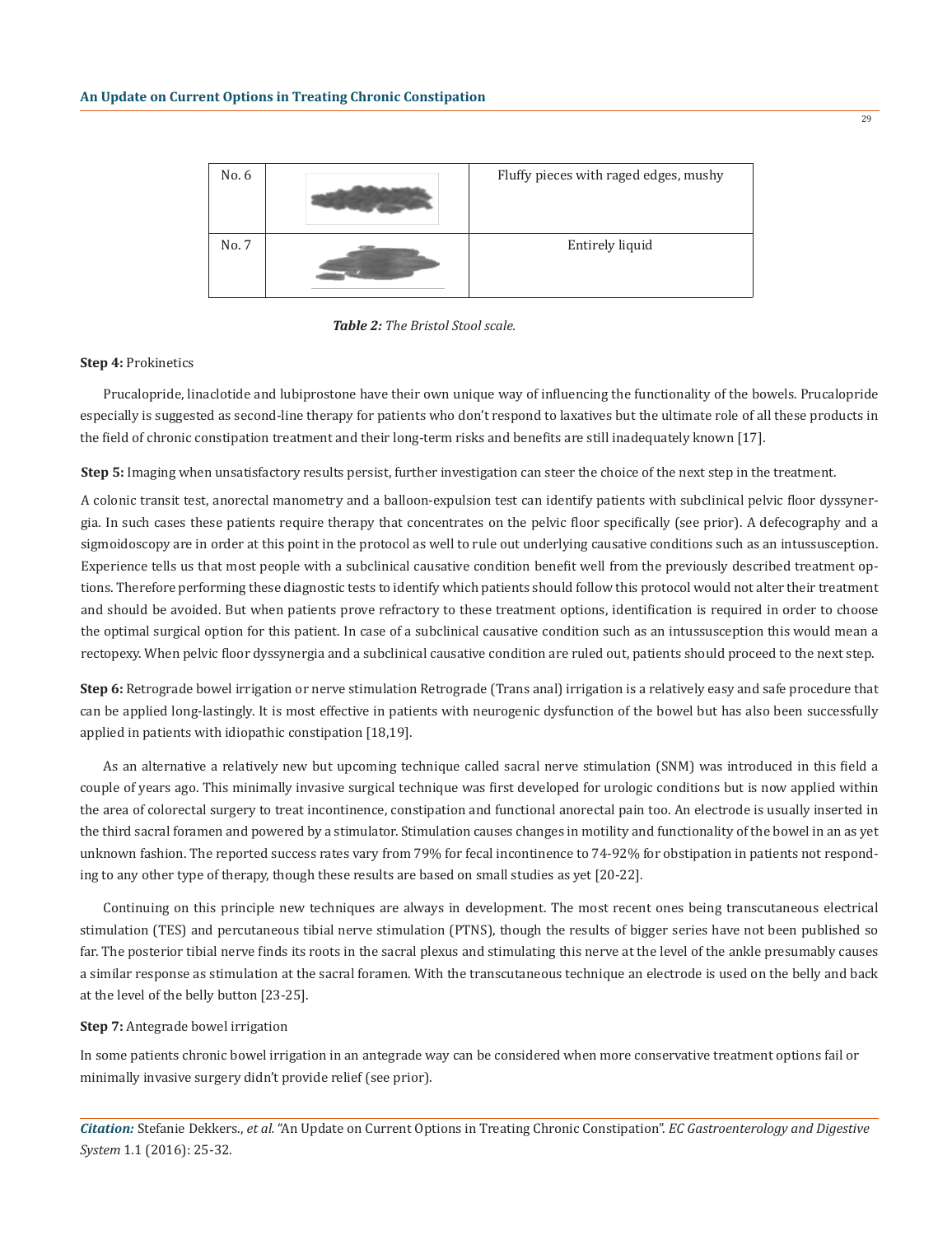Antegrade colon irrigation can be performed by a Malone stoma. It was first applied in young patients with anorectal malformations or spina bifida. Meanwhile it has proven its usefulness in patients with chronic constipation as well.26 It reduces the frequency of soiling, improves quality of life and makes other more aggressive measures redundant when successful [26,27].

#### **Step 8:** Subtotal colectomy

Sometimes irrigation is still not enough to relieve patients of their symptoms. In that case they can benefit from a subtotal colectomy with ileorectal anatomosis. This invasive surgical treatment is only applied in carefully selected patients (selection criteria: chronic severe and incapacitating symptoms refractory to minimally-invasive treatment, no intestinal pseudo-obstruction, no pelvic floor dyssynergia, abdominal pain is not the most prominent symptom) [28]. Despite frequent association with complications such as incontinence, diarrhoea and abdominal pain [29], patients report up to 90% increase in quality of life and 97% of the patients are content with the treatment [30].

#### **Step 9:** Total colectomy with or without ileostomy

Despite subtotal colectomy, in rare cases relapse of constipation occurs in the residual colon leaving total colectomy with or without ileostomy as the only other available option left. Ileorectal anastomosis is the preferred way to go but in some patients permanent ileostomy is performed either as a primary procedure or after ileorectal anastomosis should satisfactory anal defaecation prove unattainable.

Success rates are very high. Yet the maximal invasive nature compels us to see this procedure as a last resort, also since the reported complication rates are high as well [29]. The most serious complication appears to be small bowel obstruction associated with adhesions.

# **Conclusion**

A lot already seems known on the treatment of chronic constipation and at the same time very little. This treatment algorithm can help doctors in the treatment of chronically constipated patients. Despite recent developments in this area there are still patients with seriously crippling symptoms for which there seems to be no treatment. More research is undoubtedly required.

#### **Bibliography**

- 1. Higgins PDR and Johanson JF. "Epidemiology of constipation in North America: a systematic review". *The American Journal of Gastroenterology* 99.4 (2004): 750-759.
- 2. Foxx-Orenstein AE., *et al.* "Update on constipation : One treatment does not fit all". *Cleveland Clinic Journal of Medicine* 75.11 (2008): 813-824.
- 3. Agachan F., *et al.* "A constipation scoring system to simplify evaluation and management of constipated patients". *Diseases of the Colon & Rectum* 39.6 (1996): 681-685.
- 4. Paré P and Facg F. "The approach to diagnosis and treatment of chronic constipation: Suggestions for a general practitioner". *Canadian Journal of Gastroenterology & Hepatology* 25 (2011): 36-40.
- 5. Tramonte SM., *et al.* "The treatment of chronic constipation in adults". *Journal of General Internal Medicine* 12 (1997): 15-24.
- 6. Rao S. "Biofeedback therapy for constipation in adults". *Best Practice & Research Clinical Gastroenterology* 25.1 (2011): 159-166.
- 7. Bassotti G., *et al.* "Biofeedback for pelvic floor dysfunction in constipation". *British Medical Journal* 328 (2004): 393-396.
- 8. Rao S., *et al.* "Randomized controlled trial of biofeedback, sham feedback, and standard therapy for dyssynergic defecation". *Clinical Gastroenterology and Hepatology* 5.3 (2007): 331-338.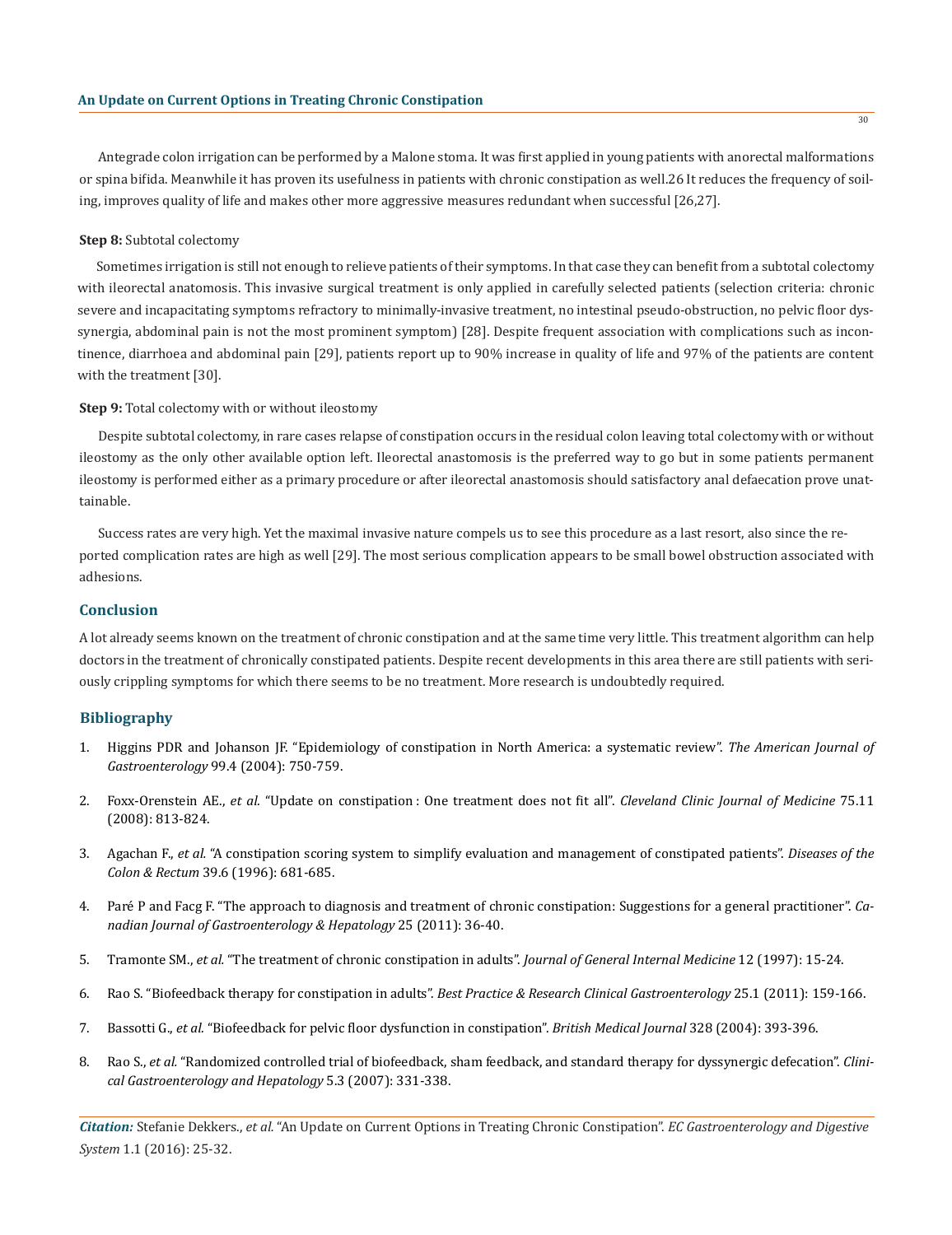- 9. Koutsomanis D., *et al.* "Controlled randomised trial of visual biofeedback versus muscle training without a visual display for intractable constipation". *Gut* 37.1 (1995): 95-99.
- 10. Maria G., *et al.* "Experience with type A botulinum toxin for treatment of outlet-type constipation". *The American Journal of Gastroenterology* 101.11 (2006): 2570-2575.
- 11. Brandt L., *et al.* "An Evidence-Based Approach to the Management of Chronic Constipation in North America". *The American Journal of Gastroenterology* 100.S1 (2005): S1-S22.
- 12. Lewis S and Heaton K. "Stool form scale as a useful guide to intestinal transit time". *Scandinavian Journal of Gastroenterology* 32.9 (1997): 920-924.
- 13. Lembo AJ., *et al.* "Two Randomized Trials of Linaclotide for Chronic Constipation". *The New England Journal of Medicine* 365.6 (2011): 527-536.
- 14. Johanson JF and Ueno R. "Lubiprostone, a locally acting chloride channel activator, in adult patients with chronic constipation: a double-blind, placebo-controlled, dose-ranging study to evaluate efficacy and safety". *Alimentary Pharmacology & Therapeutics* 25.11 (2007): 1351-1361.
- 15. Taghavi SA., *et al.* "Colchicine is effective for short-term treatment of slow transit constipation: a double-blind placebo-controlled clinical trial". *International Journal of Colorectal Disease* 25.3 (2010): 389-394.
- 16. Müller-Lissner S., *et al.* "A double-blind, placebo-controlled study of prucalopride in elderly patients with chronic constipation". *Neurogastroenterology & Motility* 22.9 (2010): 991-998.
- 17. Christensen P., *et al.* "Long-term outcome and safety of transanal irrigation for constipation and fecal incontinence". *Diseases of the Colon & Rectum* 52.2 (2009): 286-292.
- 18. Koch SMP., *et al.* "Prospective study of colonic irrigation for the treatment of defaecation disorders". *British Journal of Surgery* 95.10 (2008): 1273-1279.
- 19. Kenefick NJ., *et al.* "Permanent sacral nerve stimulation for treatment of idiopathic constipation". *British Journal of Surgery* 89.7 (2002): 882-888.
- 20. Malouf AJ., *et al.* "Short-term effects of sacral nerve stimulation for idiopathic slow transit constipation". *World Journal of Surgery* 26.2 (2002): 166-170.
- 21. Holzer B., *et al.* "Sacral nerve stimulation in patients with severe constipation". *Diseases of the Colon & Rectum* 51 (2008): 524-530.
- 22. Clarke MCC., *et al.* "Improvement of quality of life in children with slow transit constipation after treatment with transcutaneous electrical stimulation". *Journal of Pediatric Surgery* 44.6 (2009): 1268-1272.
- 23. Chase J., *et al.* "Pilot study using transcutaneous electrical stimulation (interferential current) to treat chronic treatment-resistant constipation and soiling in children". *Journal of Gastroenterology and Hepatology* 20 (2005): 1054-1061.
- 24. Van Wunnik BPW., *et al.* "Neuromodulation for constipation: sacral and transcutaneous stimulation". *Best Practice & Research Clinical Gastroenterology* 25.1 (2011): 181-191.
- 25. King SK., *et al.* "The antegrade continence enema successfully treats idiopathic slow-transit constipation". *Journal of Pediatric Surgery* 40.12 (2005): 1935-1940.
- 26. Meurette G., *et al.* "Long-term results of Malone's procedure with antegrade irrigation for severe chronic constipation". *Gastroentérologie Clinique et Biologique* 34.3 (2010): 209-212.